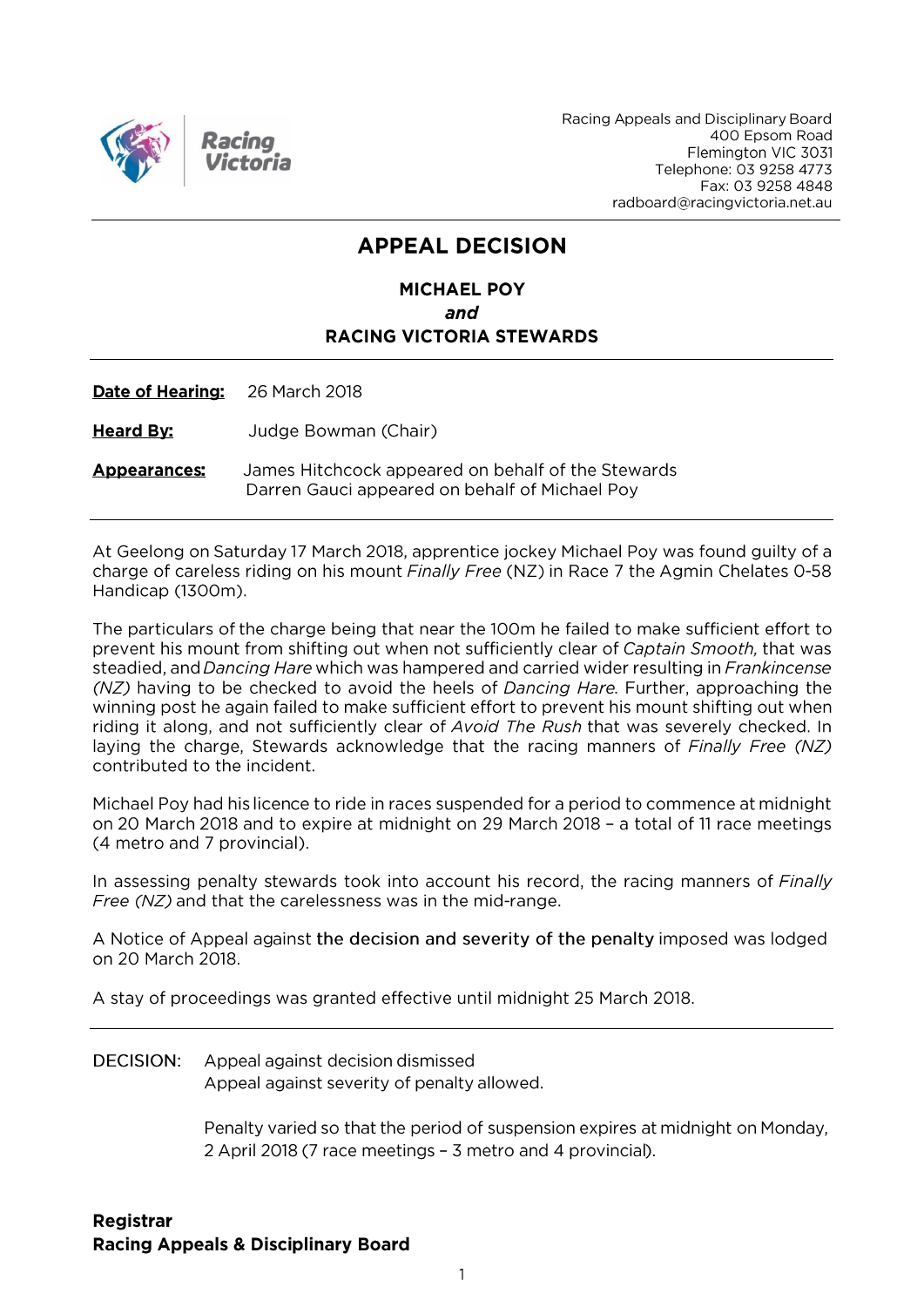# **TRANSCRIPT OF PROCEEDINGS**

#### **RACING APPEALS AND DISCIPLINARY BOARD**

\_\_\_\_\_\_\_\_\_\_\_\_\_\_\_\_\_\_\_\_\_\_\_\_\_\_\_\_\_\_\_\_\_\_\_\_\_\_\_\_\_\_\_\_\_\_\_\_\_\_\_\_\_\_\_\_\_\_\_\_\_\_\_

**HIS HONOUR JUDGE J. BOWMAN, Chairman**

**EXTRACT OF PROCEEDINGS**

**DECISION**

**MICHAEL POY**

**and** 

#### **RACING VICTORIA STEWARDS**

#### **RACING VICTORIA CENTRE, FLEMINGTON**

#### **MONDAY, 26 MARCH 2018**

MR D. GAUCI appeared on behalf of Mr M. Poy

MR J. HITCHCOCK appeared on behalf of the RVL Stewards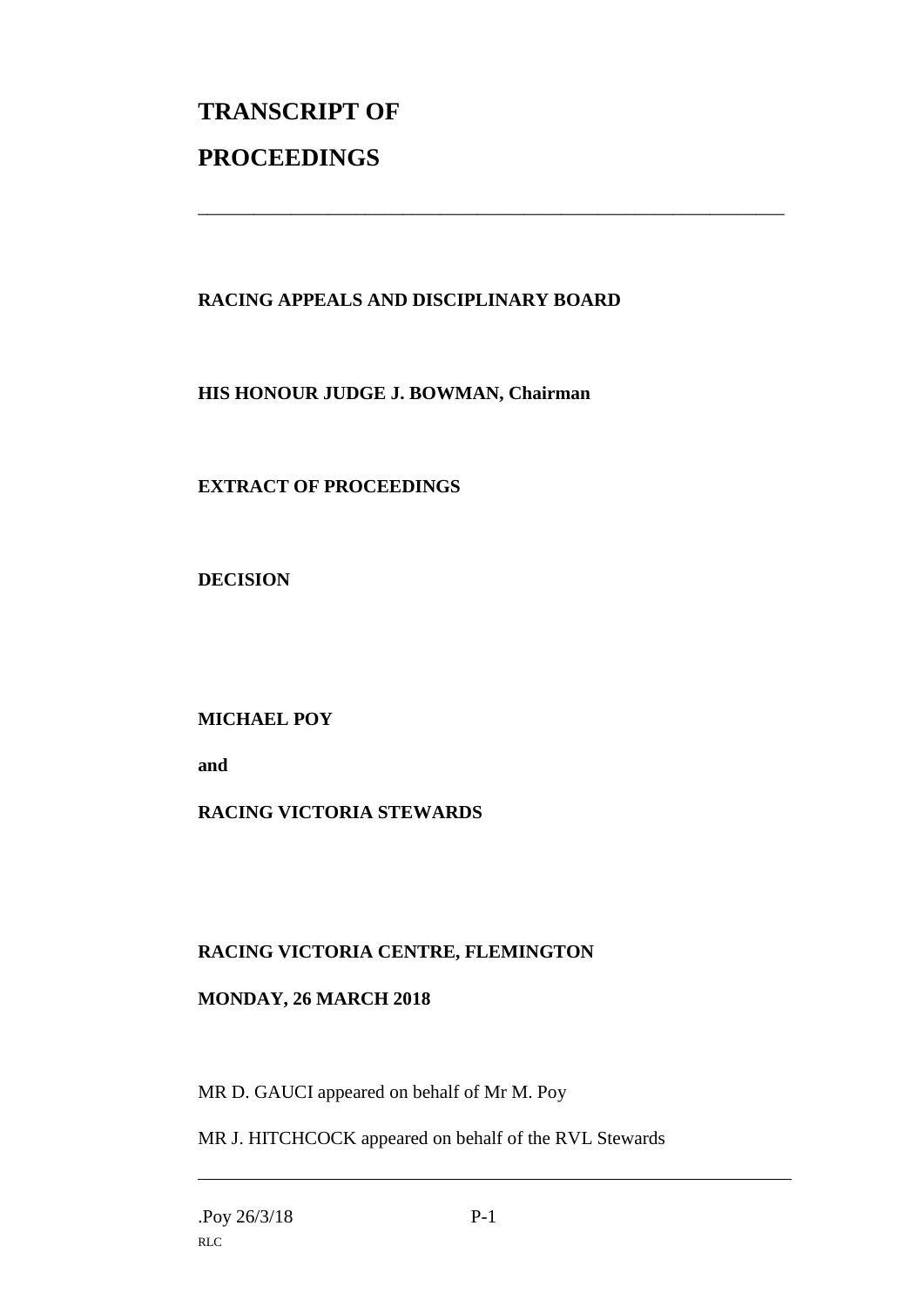CHAIRMAN: Mr Michael Poy, the Stewards have charged you with careless riding, in that in race 7 over 1300 metres at Geelong on 17 March last near the 100-metre mark, you failed to make sufficient effort to prevent your mount, Finally Free, from shifting out when not sufficiently clear of Captain Smooth, ridden by Rhys McLeod, and particularly, not when sufficiently clear of Dancing Hare, ridden by James Winks, which was hampered and carried wide. This in turn caused Frankincense, ridden by Brandon Stockdale, to be checked. Further, approaching the winning post, you were charged that you again failed to make sufficient effort to prevent your mount shifting out when riding it along, causing Avoid The Rush, ridden by Jarrod Fry, to be severely checked.

You pleaded not guilty to the charge. The Stewards found you guilty and suspended you for 11 meetings. The carelessness was placed in the mid-range. You are appealing against both the decision and the severity of the penalty. It should be added that the Stewards found that Finally Free's racing manners contributed to what occurred and informed the trainer that it was to trial prior to racing again. The trainer stated that it had not previously run out that badly.

I have viewed the video. There is no doubt that Finally Free proved a handful for you to ride once the pressure was on over the final 200 metres and particularly in the last 100 metres. There seems to be agreement that this turned out to be not a horse for an apprentice of eight months' experience, even a very talented and promising apprentice such as yourself.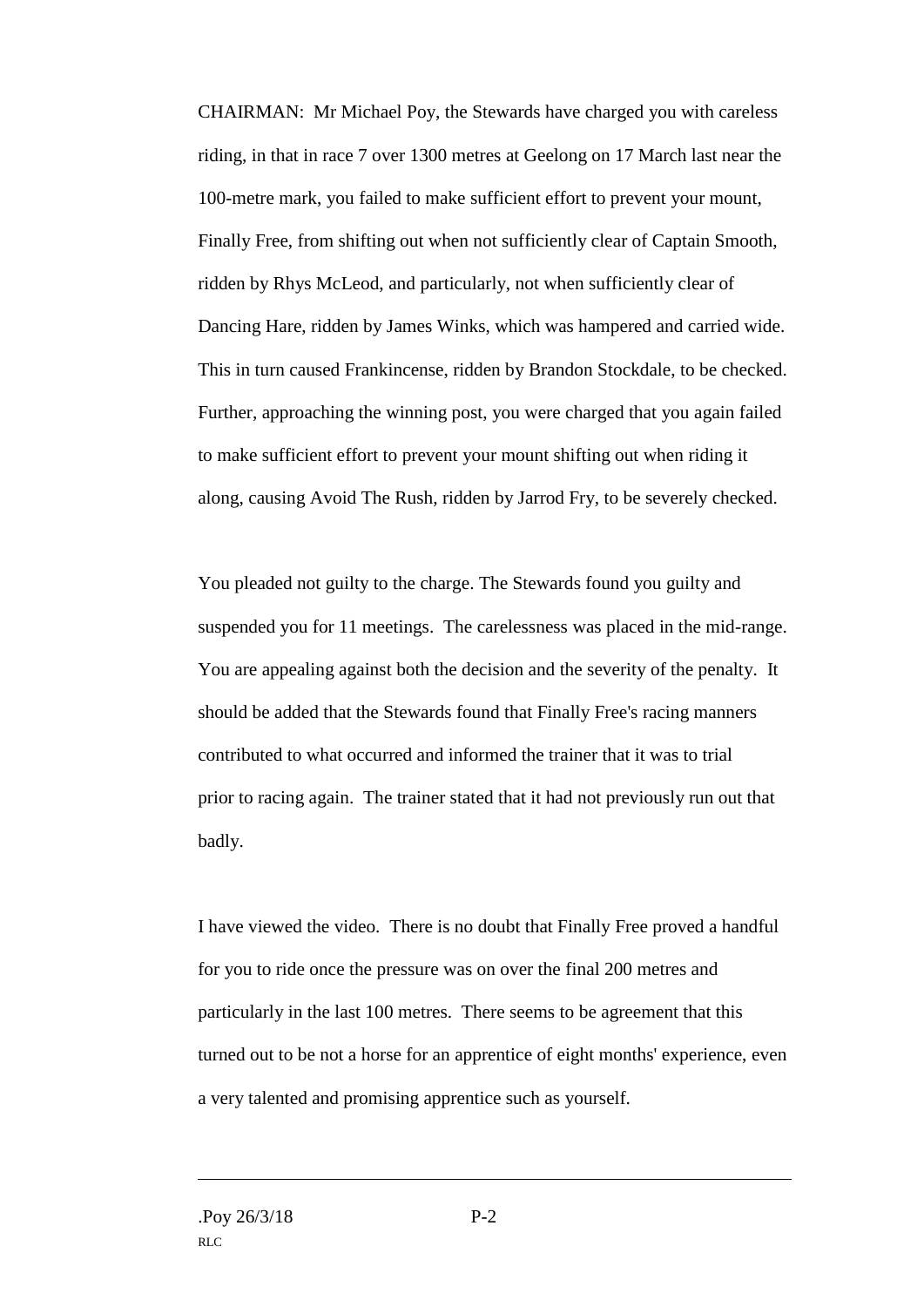Mr Hitchcock, on behalf of the Stewards, has stated that much of this charge and appeal centres on what is meant by "sufficient effort". This is at least partly true, but what also seems to me to be involved is a decision by you to resume riding the horse more vigorously, including the use of the whip after you had previously put the whip away shortly after the 200-metre mark and had then successfully straightened the horse.

It may be that the ultimate winner coming up on your inside caused your mount to shy away to the outside, but that may have been the time to put the whip away or not ride along vigorously. Ultimately the horse veered to the outside quite sharply and you put the whip away again but the damage was done. Jarrod Fry's mount in fact caught a heel of Finally Free but happily no damage resulted. Nevertheless, the situation was not a good one.

In my opinion, you made the wrong decision and persevered with it too long. In so saying, I appreciate how quickly things happen and how difficult your mount was to ride, as evidenced by the fact that the Stewards required it to trial satisfactorily before racing again. However, I find the charge made out and the appeal against the decision is dismissed.

I think there is a fair bit to be said in relation to penalty and I appreciate that the situation could have been worse, given the catching of the heel. Obviously the horse, as I said in the reasons in relation to the decision, was a handful to ride and that is evidenced by the Stewards requiring it to trial satisfactorily before racing again.